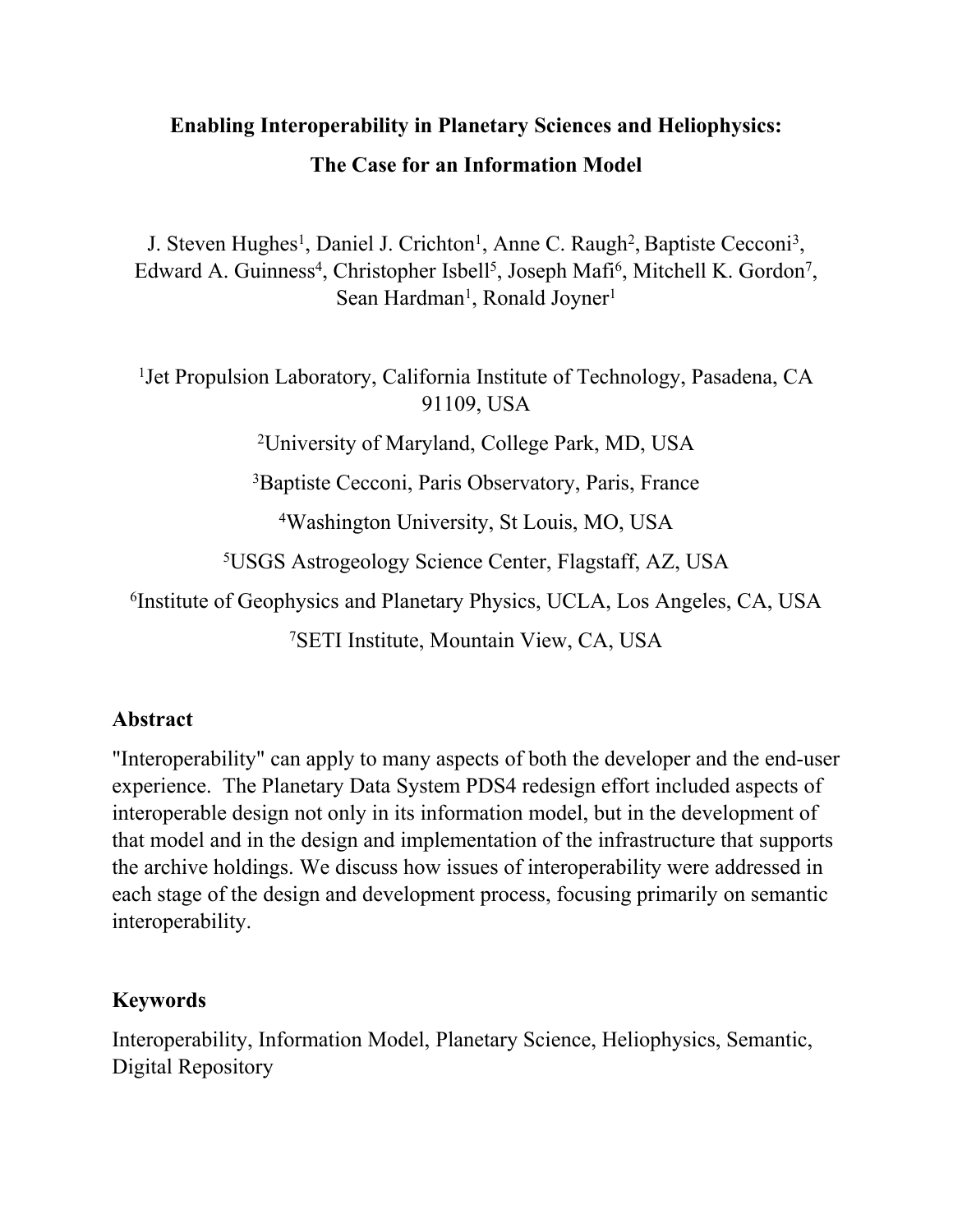### **1.0 Introduction**

Advances in the development of information architectures and supporting technologies now make interoperability across Planetary Sciences and Heliophysics digital repositories possible. However the level of interoperability that can be attained is directly related to the amount of knowledge about the digital repositories that is commonly accepted and that can be shared. The challenge is to formally capture and share the knowledge necessary to meet interoperability requirements.

In general the term interoperable is or relates to the ability to share data between different computer systems. In the following more specific aspects of interoperability are described.

## **1.1 Agency-to-Agency level**

At the Agency-to-Agency level independent systems do not share a common infrastructure but are interoperable because of a mutual interest in the information products.

This type of interoperability is supported by the underlying standards. A good example is the interface between PDS and its deep archive, the NASA Space Science Data Coordinated Archive (NSSDCA). The "information package", the information stored by the archive [1], provides the interoperability link needed to connect the two and support this vital relationship. Commonality of structure and metadata concepts shared by both institutions simplifies the transfer of information and the core operations of the target (NSSDCA) process.

Interfacing with other archives built on the same standards is accommodated by the common terminology and structural skeleton defined by the standards.

### **1.2 Semantic level**

At the semantic level systems interoperate based on the commonality of definitions of key concepts. These common definitions present an interface between the systems. The common definitions can also be viewed as shared knowledge.

The development of the PDS4 Information Model (IM) [2, 3, 4] and its partition into discipline namespaces is an application of this. The model-driven design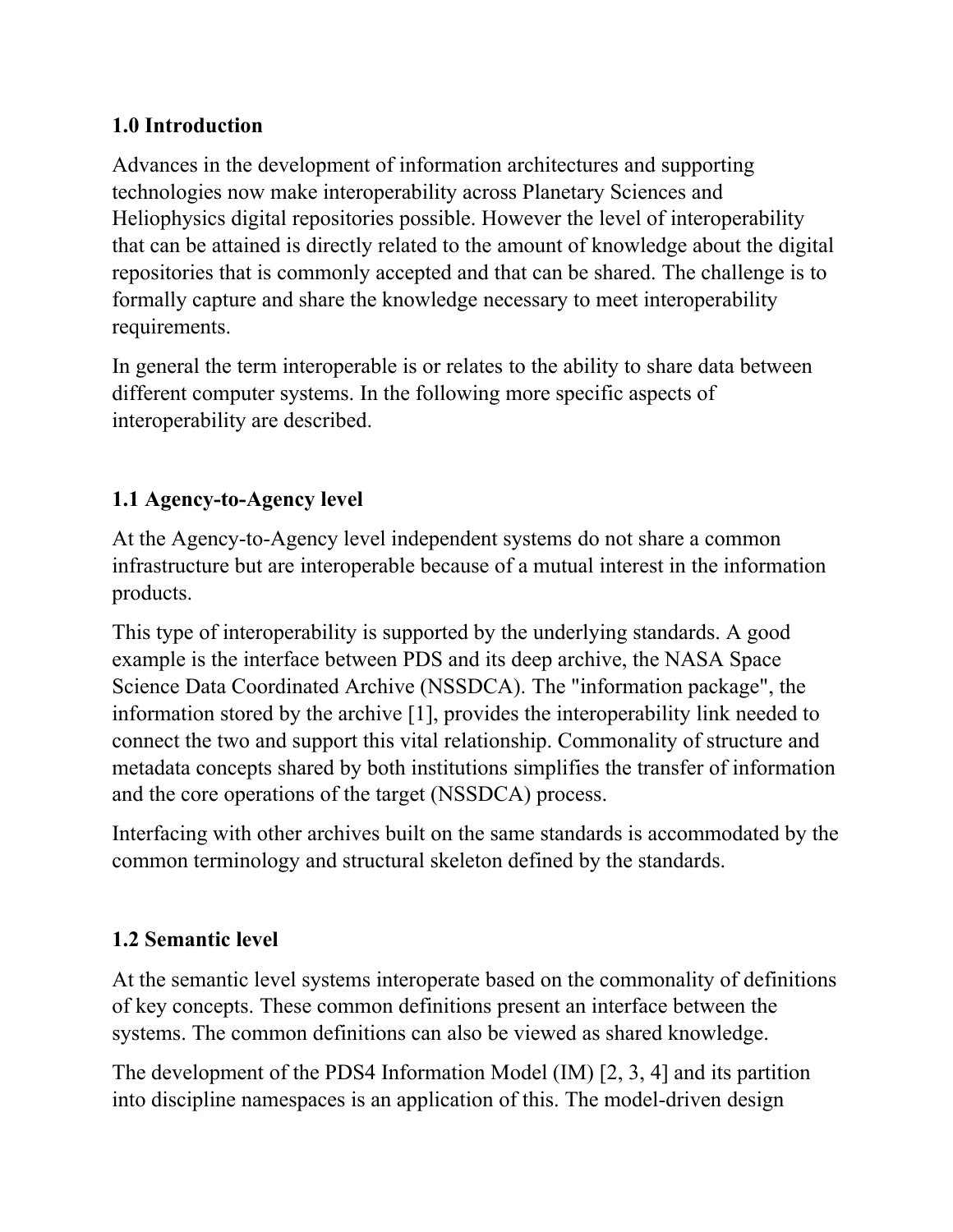paradigm prevents unintentional bifurcation of meaning and supports partitioning of the model into namespaces that can be mapped directly to and managed as distinct contexts. A namespace provides a unified set of attributes to define something like display orientation in all product contexts in which the concept is applicable. The common definition provides the basis for programmatic interoperability by providing developers with a single reference point for display information. And that, in turn, enables applications and other namespaces to take advantage of the established terminology to, for example, describe target orientation within a displayed image.

## **1.3 Application level**

At the application level, the systems support interactions between disparate systems and make the interactions look seemless from the end user's perspective.

The The EuroPlaNet (EPN) Table Access Protocol (TAP) [5] interface and Virtual European Solar and Planetary Access (VESPA) [6] projects are good examples of this - adding a software layer between application and target archive that allows a user to treat products from disparate sources as computationally equivalent. The PDS4 service structure and its Application Program Interfaces (APIs) are designed to support this sort of interoperability, and the PDS4 Information Model can support the semantic translation mapping needed to interface the PDS4 named concepts to those in the target environment.

## **2. A Brief History of Semantic Information in the Space Sciences**

Since before the advent of the World Wide Web, shared knowledge and interoperability have been community objectives in the space sciences. In 1982 and 1986 the Committee on Data Management and Computing (CODMAC) issued reports that set guidelines for the development of science data archives [28, 7]. The committee recommended that sufficient ancillary and metadata be captured and archived with the data to ensure that future users of the data would be able to understand how to interpret the science data formats as well as understand the context under which the data was collected and processed.

The Planetary Data System (PDS) was established in 1989 based on CODMAC principles. In 1999, after the advent of the World Wide Web, PDS deployed the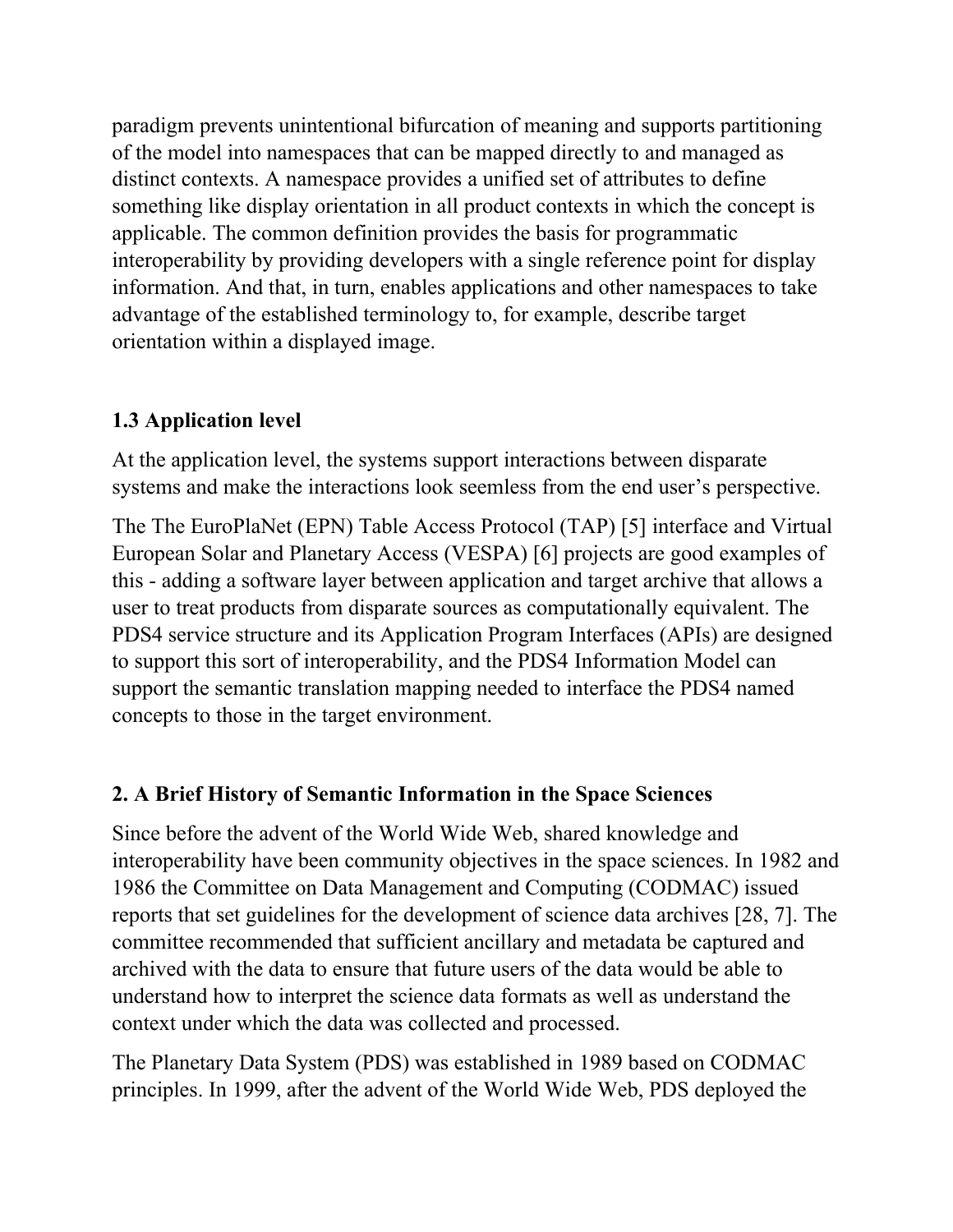PDS Distributed Inventory System (DIS) [8] which harvest metadata from PDS product labels and provided a product location and retrieval services across the PDS's heterogeneous and distributed nodes. Also in 1999, the Interoperable Systems for Archival Information Access (ISAIA) team [9] was formed as a collaboration of several space science repositories, including the PDS, with the ambitious goal to provide an "interdisciplinary data location and integration service for space science" [10]. The importance of metadata standards was highlighted.

In 2001, Uschold [11] argued that a "single shared ontology" is critical for developing a digital library that enables semantic interoperability across disciplines. And in 2002, the report prepared by the National Virtual Observatory Science Definition Team [10] emphasized standards for metadata and data formats for accessing large astronomical data sets.

Over the ensuing decade and a half, there have been many successful efforts where shared knowledge has been collected in support of data access and interoperability, but these successes have typically been limited to single communities. The PDS is one of the few successful efforts for an interdisciplinary community. There have been many lessons learned [12] for example:

- There is never a definitive, exhaustive source; and it is not uncommon to find contextual nuance at work in the use of discipline terms that are considered 'well-known'.
- The shared knowledge is almost impossible to manage as a single monolithic unit because of the disparate sources but should be partitioned in order that a multi-level governance scheme can be applied.
- The knowledge to be shared must be collected in a formal language using accepted standardized modeling methodologies otherwise inconsistencies and ambiguities will over time significantly degrade the effectiveness of the knowledge.
- The stability of an information system is highly dependent on the stability of the shared knowledge. But at the same time, the shared knowledge must evolve to remain relevant as the science discipline evolves over time.

## **2.0 Overview of the PDS4 Information Model**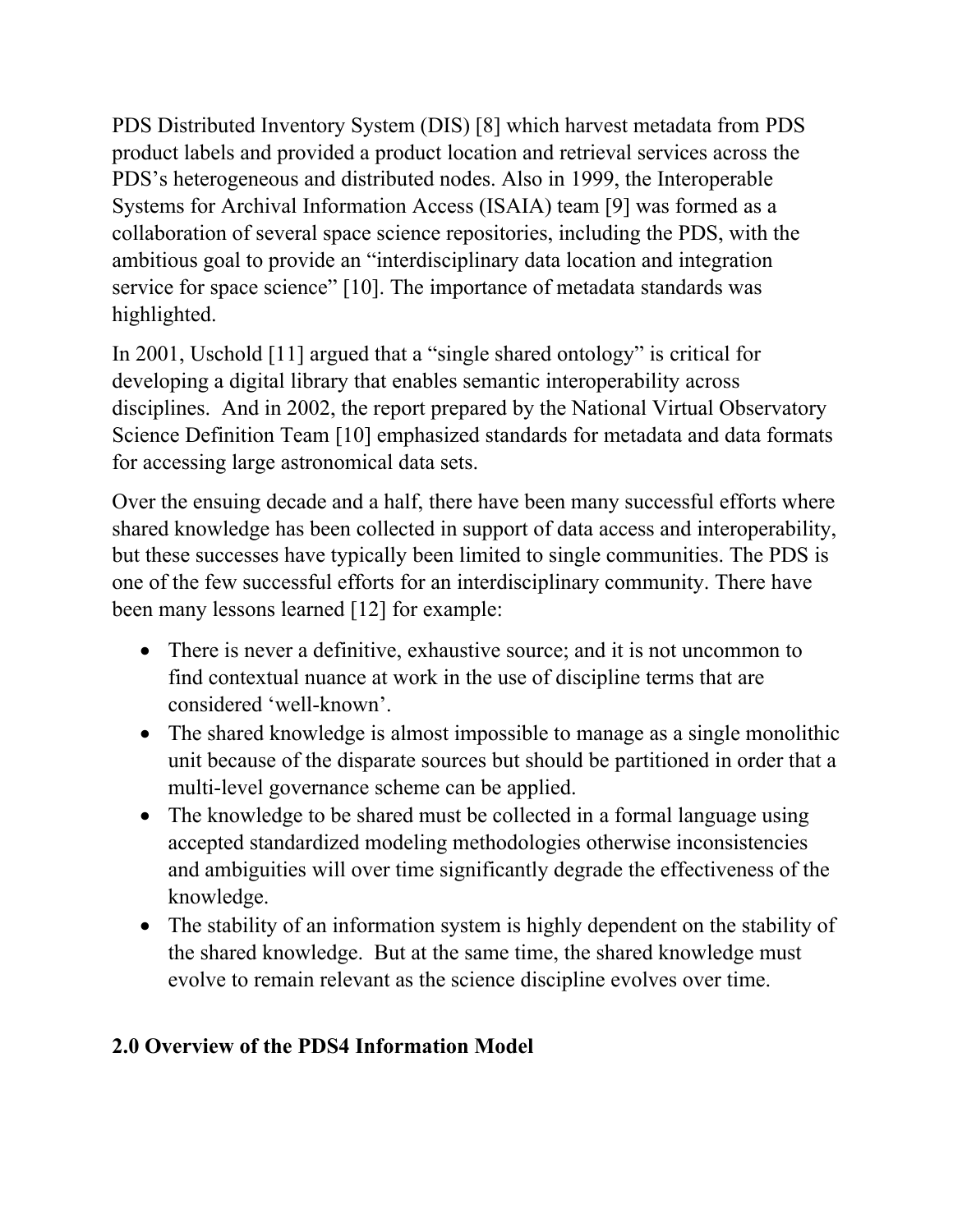As part of its information architecture, the Planetary Data System (PDS) has developed the PDS4 Information Model<sup>1</sup> [2, 3, 4]. This model captures the knowledge about the planetary science digital repository at several levels of specificity and provides a means by which both humans and machines can "communicate" about the digital content of the repository. The PDS4 Information Model is also leveraged as a set of information requirements that drives the PDS4 Information Architecture [13] and enables interoperability across the diverse science disciplines in the planetary science community. Multi-level governance Figure 1, instituted at the common, discipline, and mission levels, enables interoperability, helps manage the complexities of development, and allows the model to expeditiously evolve over time.



*Figure 1- Mult-level Governance in the PDS4 Information Model*

At the common or upper level of an information model resides the knowledge about what "things" (digital objects and products, in the case of the PDS archive) can be located and retrieved and how they are identified, referenced, and packaged. Digital objects in the repository must also have representation information provided in logical and well-defined terms so that they can be properly interpreted for scientific studies. At the next level, shared knowledge in specific disciplines must be available to understand and advance science, for example standard geometry models are needed to determine location and standard cartography models are needed for maps. Finally, a standard vocabulary is required within individual teams to communicate and effectively support the investigation.

 $1$  An information model in data engineering is a representation of concepts and the relationships, constraints, rules, and operations to specify data semantics for a chosen domain of discourse. It provides a sharable, stable, and organized structure of information requirements or knowledge for the domain context. [24]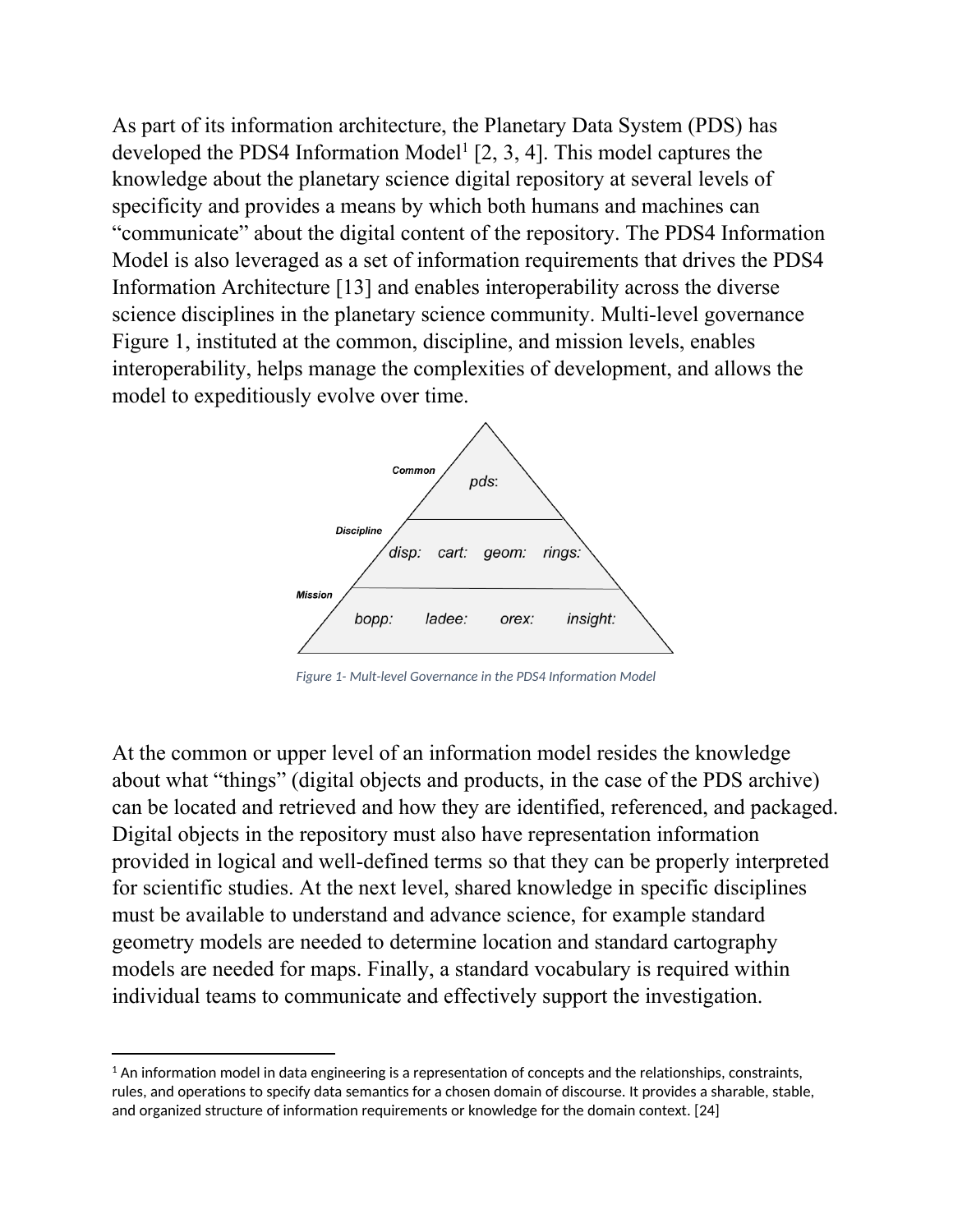#### **3.0 Foundational Principles**

To provide a stable foundation for the PDS4 Information Model and to keep it as broadly applicable as possible, several established meta-models were adopted as illustrated in Figure 2. The ebXML federated registry model [14] provided essential definitions for a federated registry, including the registry object and registry object typing, identification, and tracking. These definitions were incorporated into the model so that the model could in turn be used to configure a registry for specific types of registry objects. The Open Archival Information System (OAIS) Reference Model [1] provided core definitions for the model, namely the digital object, information object, information package, and a metadata classification scheme. The ISO/IEC 11179 [15] metadata registry reference model provided a data dictionary schema that is sufficient for defining science terms including their names, definitions and data types. When the data type is an enumerated list the definitions of each item in the list are provided. There is also the option to indicate units of measure and provide terminological entries for example, alternate-language definitions for any and all of the above.



*Figure 2- PDS4 Information Model*

In the PDS4 Information Model each "thing of interest" to the community, for example a planetary image, is defined to the level necessary to meet the functional requirements of the system. This definition is the *Domain Knowledge* depicted in Figure 2. Sufficient representation information must be available for a digital object such as the planetary image to be interpreted and used in science research in the specific domain. In comparison, the information about the mission that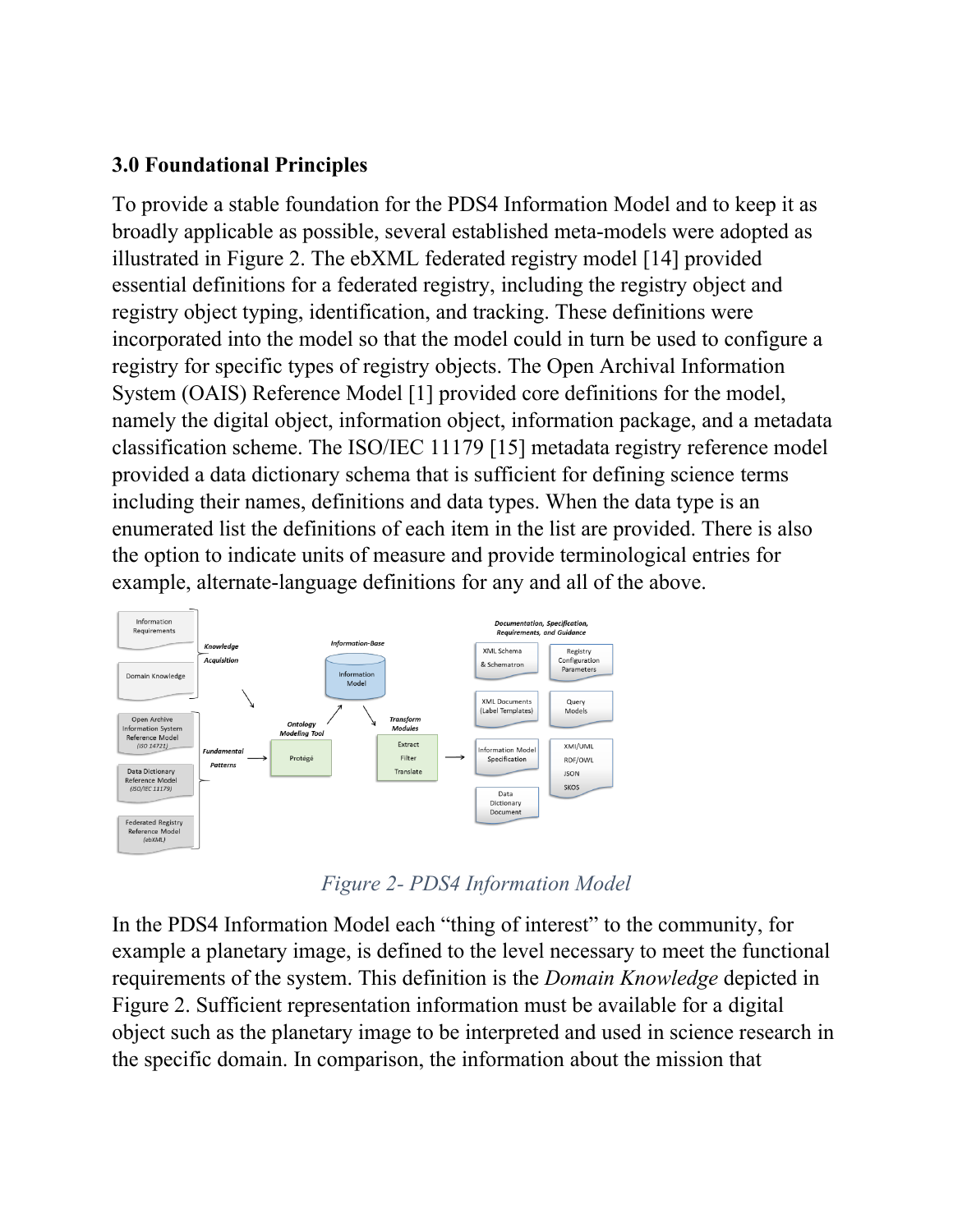collected the digital object may be limited to its name, a short description, and references to supporting documentation.

A fundamental principle used in the development of the PDS4 Information Model is that the model remains independent from its implementation. In a classic enterprise architecture such as that presented in the Zackman Framework of Enterprise Architecture [16] the architecture is partitioned into architectural elements, for example "why", "how", "what", "who", "where" and "when". Each element is then modeled at five levels, from contextual to the detailed. The PDS4 Information Model encompasses the "what" element of the architecture, that is, the data being processed or archived. The model is agnostic to the other elements, especially the "how", or the implementation element of the architecture. A model that is independent of the implementation is inherently more stable because it can more readily change as the "what" element in the science discipline changes. Concurrently it is shielded from changes in implementation technology which typically changes at more rapid pace.

To further manage complexities during the developmental and evolutionary phases of the PDS4 Information Model, the multi-level governance scheme is instituted at the common, discipline and mission levels. The common model is governed under a formal change control process where a change control board (CCB) decides whether to approve each change request based on the change's potential impact on the overall PDS enterprise. At the discipline and mission levels similar governance but with contextually limited scope are instituted.

To promote stability an early PDS design policy was to limit the number of data structures for describing the digital objects in the repository. [17] These PDS4 fundamental data structures are the homogeneous n-dimensional array, fixed width binary and character tables, and the delimited table. It is expected these structures are sufficient for the majority of the digital objects in the repository.

For implementation, the contents of the PDS4 Information Model are extracted and translated to XML Schema [18, 19] and Schematron files [20] as illustrated in Figure 2. The XML Schema files are used to create XML [21] documents. Data providers subsequently populate the documents and validate the results using the XML Schema and Schematron files. The XML files are used to label the digital objects in the repository.

Version 1.0 of the PDS4 Information Model was released in 2012. A six month build cycle was established to provide a predictable and stable development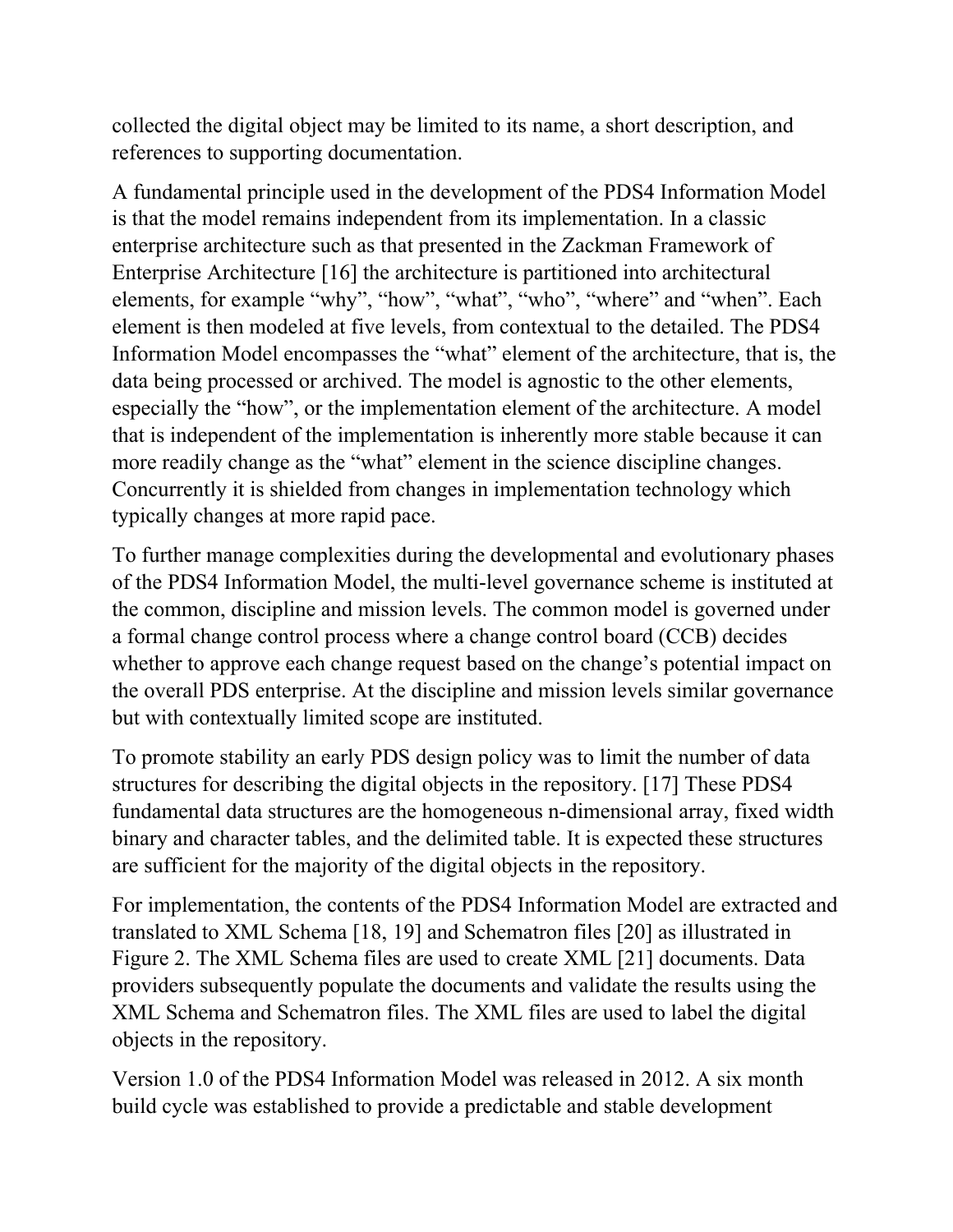schedule as the model continued to mature and discipline development began in earnest.

#### **4.0 Discipline Level Models**

To remain relevant in an ever changing science discipline; and in support of interoperability, the design process expected discipline extension to happen immediately, and the same development principles and tools are applied to the discipline-level and mission-level development as to the common part of the model. Having overarching discipline dictionaries to address themes like geometric metadata or display orientation metadata is a key way for PDS to ensure interoperability of tools on its own holdings. Several discipline level models have been or are currently under development:

#### **4.1 Display model**

The PDS4 display dictionary is a cross-discipline dictionary that is designed for use with image data that apply to many planetary science disciplines. The role of the PDS4 display dictionary is to provide a common method to map two spatial dimensions of an image array to the vertical and horizontal directions of a display device. The dictionary also contains attributes to specify which axis of a 3D image array should be used to as color bands such that a set of planes within that axis can be mapped to blue, green, and red channels of a color display.

#### **4.2 Geometry model**

The PDS4 geometry discipline model was developed to capture observational geometry metadata for planetary data. The geometry model provides a set of parameters that describe the conditions with which raw observational data are acquired and are thus important ancillary information for planetary data sets archived by the PDS. Accurate and well-defined geometry metadata is essential for processing the raw observational data into calibrated and derived data products, e.g., calibrated and map projected products. Geometry information captured in the PDS4 discipline model includes, for example, attributes for lighting and viewing angles, for position and velocity vectors of a spacecraft relative to the Sun and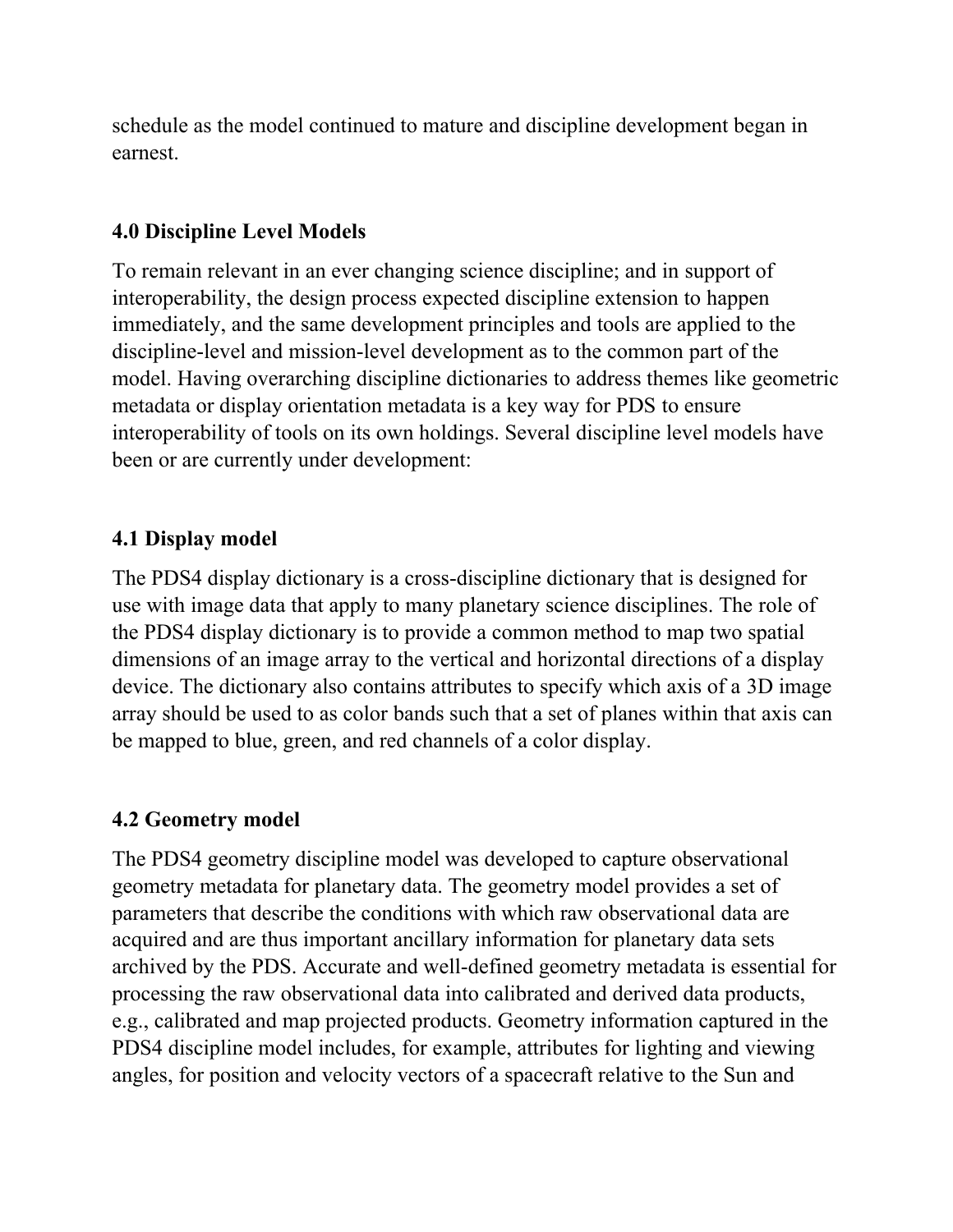relative to the observing body at the time of an observation, and for the location and orientation of an observation projected onto the surface of a target body.

The content of the PDS4 geometry model has been developed from requirements gathered from domain experts in the planetary science community including researchers and data producers. The PDS4 geometry model provides consistency in geometry metadata incorporated in PDS4 data products across the wide range of planetary science disciplines and data collected by instruments observing many types of solar system bodies such as planets, ring systems, moons, comets, and asteroids. It also standardizes the definitions for the geometry attributes across PDS4 archives. Where there is overlap in concepts and terminology, the geometry model is consistent with usage in the PDS4 cartography model.

## **4.3 Cartography model**

Generation and use of cartographic products are essential in support of scientific exploration and research. The PDS Cartography and Imaging Sciences node has lead a coordinated effort toward development of a discipline level Cartographic model in compliance with the primary PDS4 Information Model. The initial cartographic implementation utilized an existing terrestrial Federal Geographic Data Committee (FGDC) geospatial standard [22]. For PDS4, the FGDC standard has been extended and adapted in satisfying planetary requirements. For example, extension of existing and creation of new attributes and elements are required in order to describe tri-axial (implemented) and irregular shaped bodies (in progress, in coordination with geometry efforts), define map projection coordinate offset and origin parameters, and specify other unique parameters specific to planetary mapping needs. Implementation of these standards enables the scientific community the means of describing cartographic products used within planetary mapping and research, and satisfies short and long term usability and preservation requirements. Current and future utilization of the cartographic model across Mission and PDS archive activities will likely reveal additional requirements, and by design, influence intentional evolution of the model.

### **4.4 Planetary Plasma Interactions models**

The PDS/PPI node has developed a number of separate discipline models in order to enhance the information that PDS metadata are able to provide for CDF-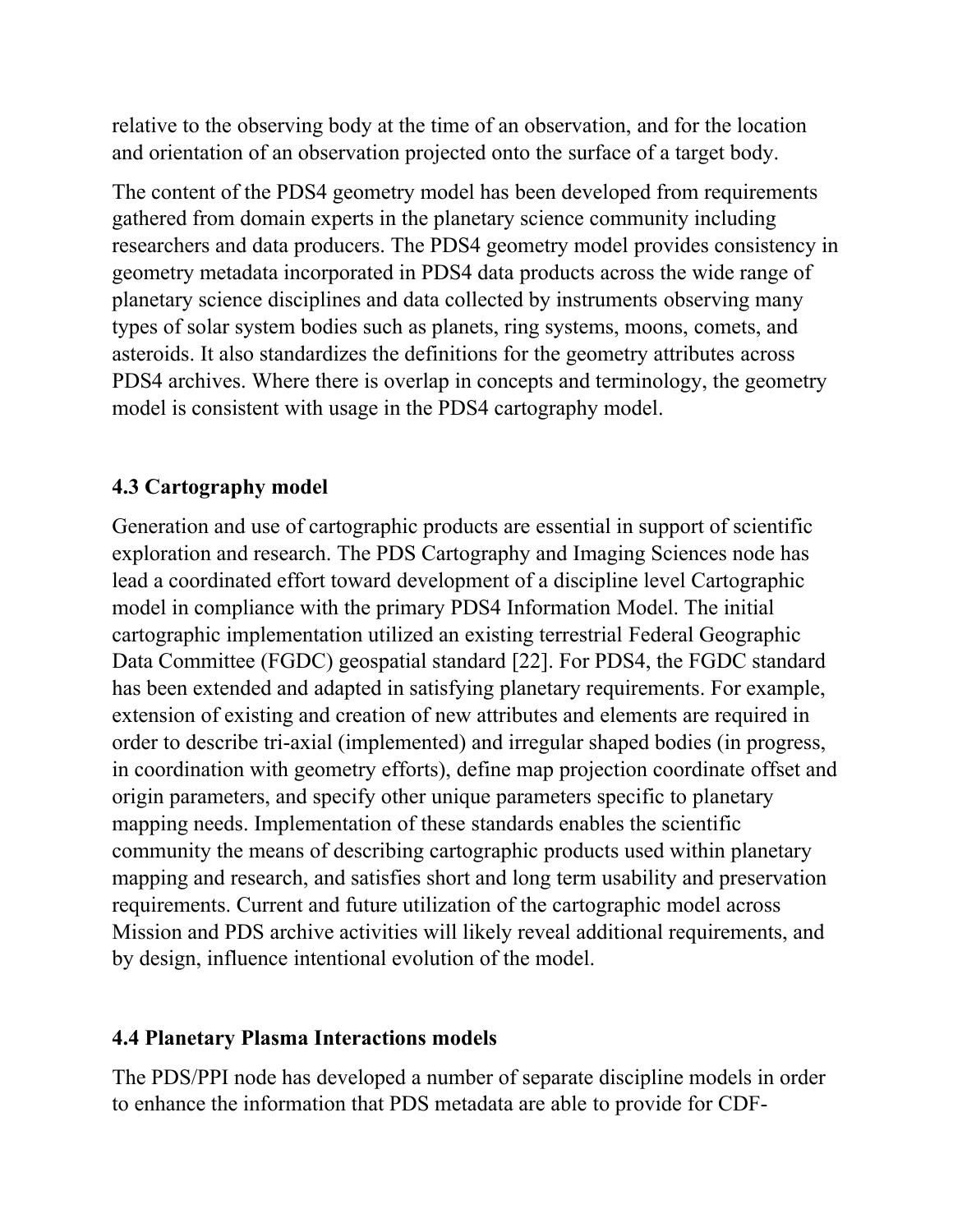formatted data files, which are the primary archival format for many of the MAVEN instruments. The data in a CDF file is stored in the form of single- or multi-dimensional arrays. While it is possible to describe these structures using the PDS core dictionary, there were no means of describing the logical relationships which exist between the various data arrays. In order to provide this information the PPI node created the following discipline level discipline models:

•Particle discipline model – This dictionary defines a series of the three classes which describe the relationship between the data array, and other supplemental arrays within a CDF file. Axis\_Values identifies a 1-D array containing data associated with a single axis of the data array. Face\_Values identifies a multi-dimensional array containing data associated with a "face" (i.e. multiple axes) of the data array. Aligned\_Values identifies an array with the same dimensionality and axes as the data array which contains data which are supplemental to the data array values (e.g. uncertainties, etc.).

•Alt discipline model – This dictionary defines the Alternate Values class which identifies arrays with the dimensionality that are equivalent in function and may be used interchangeably. An example would be multiple time columns in a single data file.

CDF allows for scalar values to be stored as data in form of a 1-D array with a single value. These values are captured in the PDS metadata using the "Parameters" class, which is defined in the MAVEN Mission discipline models.

### **4.5 Ring-Moon Systems models**

The PDS4 rings discipline model was developed to capture ring specific supplemental metadata, and observational geometric metadata additional to that provided by the geometry discipline model. Fully describing ring observations is complicated. Each ring is composed of individual particles whose orbital velocities vary based on their radial separation from the central body. A ring may be inclined with respect to the equator plane of the central body and/or with respect to the other rings within the system. The local surface density, optical depth, and light scattering properties within a ring vary due to interactions at specific radial locations with satellites in the system, and ephemeral sub-kilometer structures (wakes) within the rings which are the result of gravitational interactions between ring particles.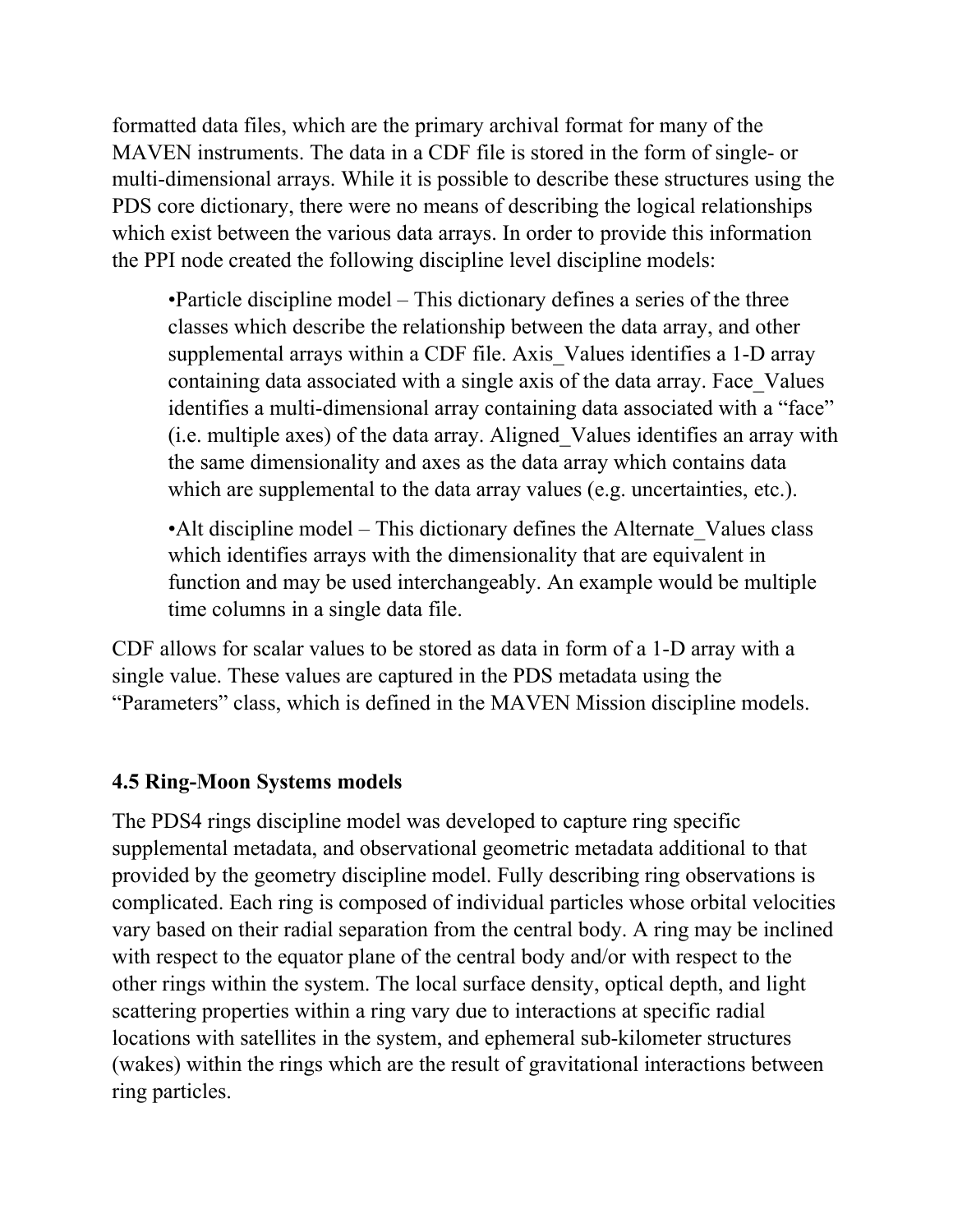The rings local dictionary currently contains more than 70 attributes, subsets of which support general ring system observations and observations of occultations of various sources by ring systems. There are three types of ring occultation observations, stellar – when the ring system passes between a star and the observer; solar – when the ring system passes between the sun and the observer; radio – when a spacecraft broadcasts a narrow radio signal through the rings to a receiver on the Earth. All three are supported by classes which can describe an occultation observation as a time series (how the data is typically captured), or as a derived radial profile of the ring or ring system.

A representative subset of the additional geometric parameters in the rings local dictionary includes a parameter which defines an inertial ring longitude that incorporates the inclination of the ring, a parameter which identifies the extent to which the rings are opened to the observer (from fully open on the illuminated side, through edge on, to fully open on the unilluminated side), a parameter which enables determining the orientation of the observation with respect to the orientation of the self-gravity wakes within the ring, and a parameter which enables determining the location of the observed portion of the ring with respect to the shadow of the parent body projected on the ring.

Since many of the occultation parameters defined in this model also are applicable to atmospheric occultations, a future iteration of the rings local dictionary will include a class or classes supporting atmospheric occultations.

### **5.0 The PDS4 Application**

The PDS4 service structure and its Application Program Interfaces (APIs) are designed to support interactions between disparate systems and make the interactions appear seamless from the end user's perspective, as mentioned above. The PDS4 software is comprised of two main services that support this concept, the Registry Service which is based on the ebXML federated registry model [14] and the Search Service which is based on the Apache Solr [29] open source software. The architecture, depicted in Figure 3, shows metadata harvested from multiple sources into the Registry Service and then indexed and posted to the Search Service.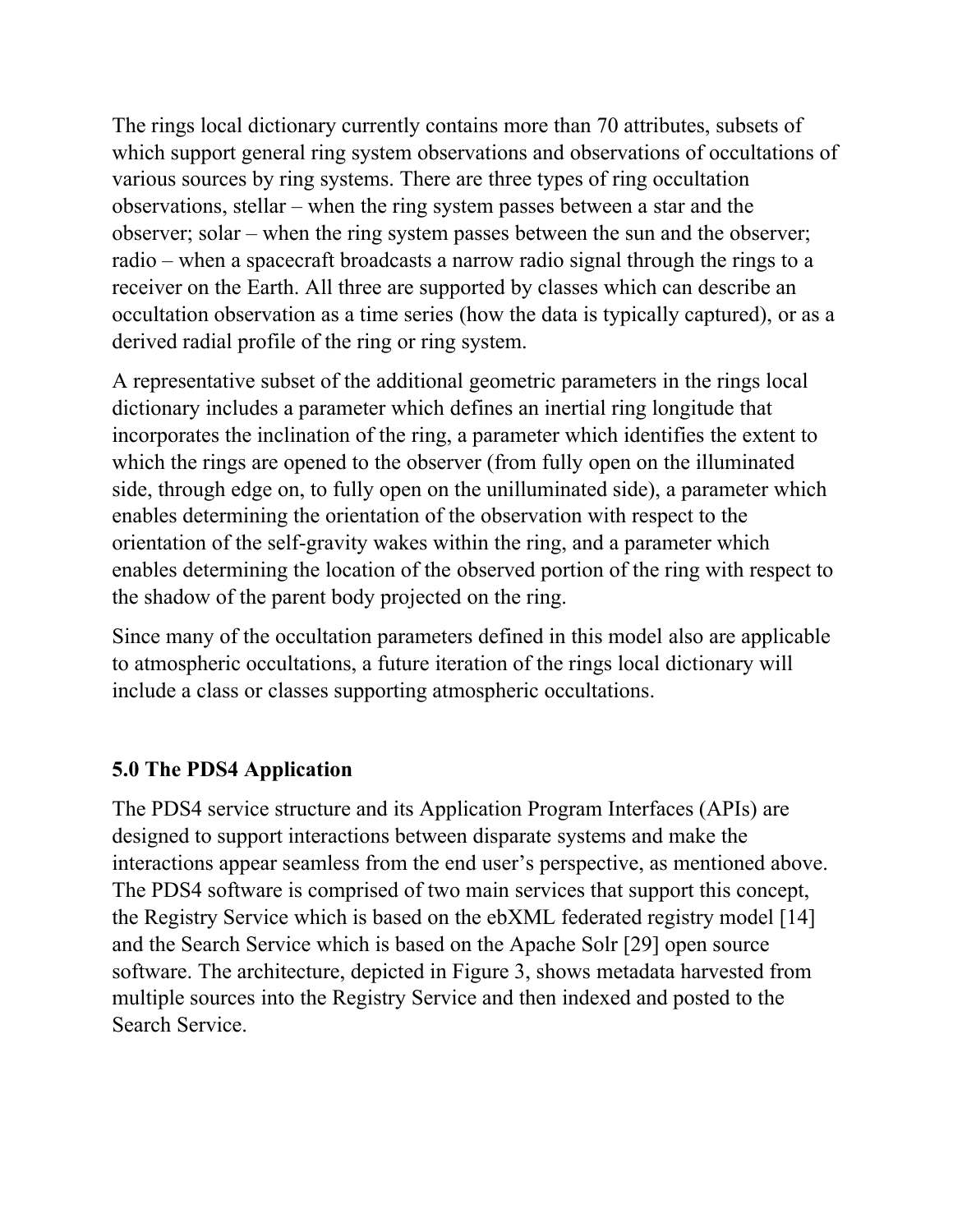

*Figure 3 - PDS4 Service Architecture*

The Search Service offers a Representational State Transfer (REST)-based interface supporting two protocols for product discovery. The first is a PDS homegrown protocol focusing on common search terms found in the PDS4 Information Model. The second protocol is the International Planetary Data Alliance's Planetary Data Access Protocol (PDAP) [30]. The previously mentioned EPN-TAP protocol is also under consideration for support by the Search Service.

Version 1.0 of the PDS4 Information Model was released in 2012 [23] and has been successfully used by three planetary science missions to archive their data, Lunar Atmosphere and Dust Environment Explorer (LADEE), Mars Atmosphere and Volatile EvolutioN (MAVEN), and Balloon Observation Platform for Planetary Science (BOPPS). It has also been recommended as the planetary science data standard by the International Planetary Data Alliance (IPDA).

The PDS Planetary Plasma Interactions (PPI) science discipline node, concurrently a member of the Heliophysics community, has had and continues to have an integral role in the development of the PDS4 Information Model. The PPI node has developed Heliophysics specific models and definitions for digital objects from the MAVEN mission.

#### **6.0 Conclusion**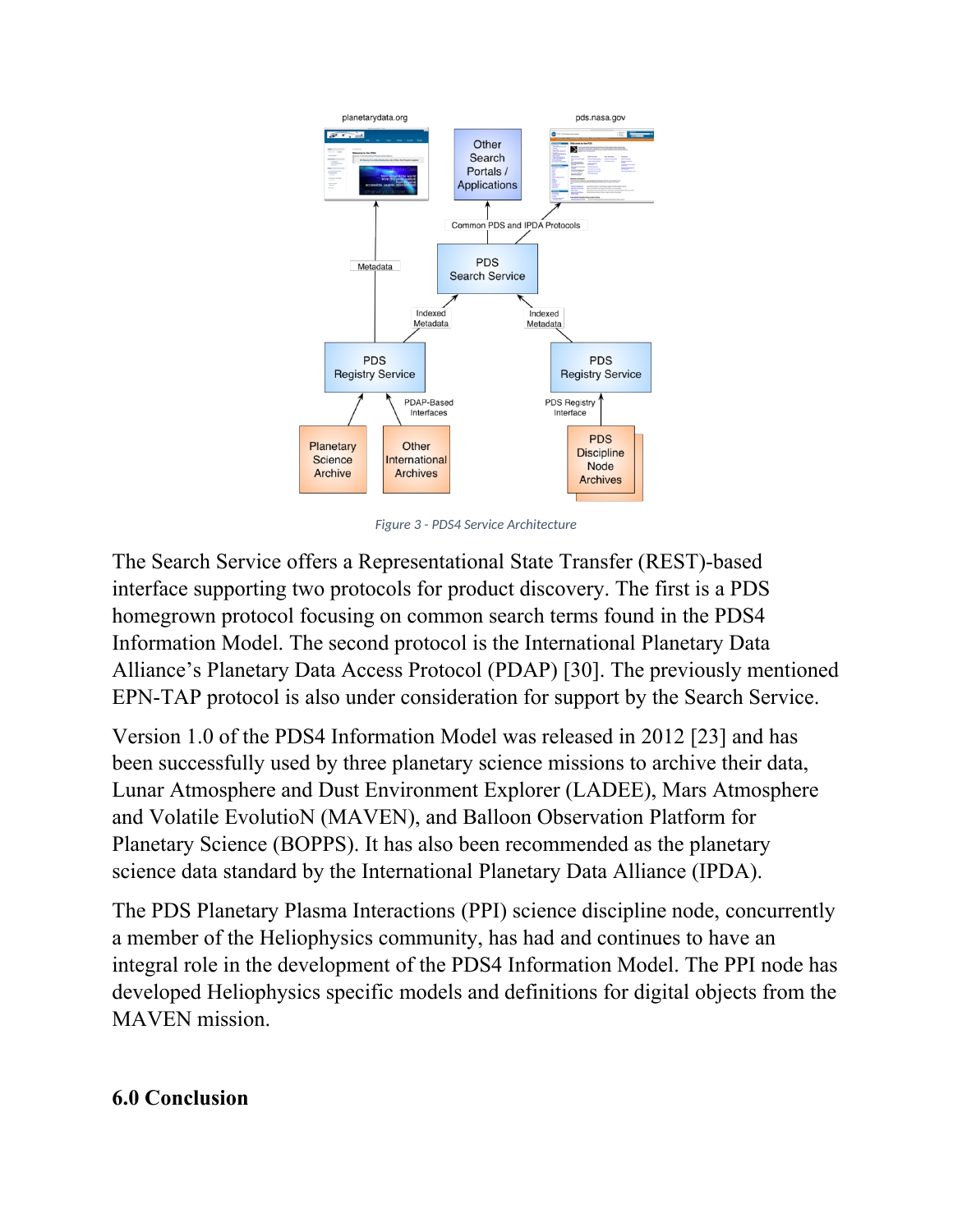Over the last decade or more there have been many attempts to enable interoperability between digital repositories in the Space Sciences. These attempts have typically focused on interoperability at the application layer to meet their goals, relying on system software, services, and protocols. However many have understood that a semantic level, or shared knowledge in the form of vocabularies, models, and/or ontologies, was essential to meet interoperability goals. The evidence is that in each attempt, the level of success was directly related to the level of effort applied developing knowledge about the targeted repositories, that could be shared. [25].

The PDS4 Information Model provides necessary and sufficient shared knowledge about digital objects in the PDS repository to drive and manage the PDS4 Information System. The PDS4 Information Model is implementation independent and remains relevant within the disparate set of evolving science disciplines through a multi-level governance scheme that provides a stable common level coupled with model development as needed at each and all levels.

In 2002, the National Virtual Observatory Science Definition Team said, "It is probably safe to say that no other professional community has reached the level of data interchange standards (both syntax and semantics) that we have reached in astronomy." [25] The PDS4 Information Model has enabled a new level of semantic interoperability across the diverse science disciplines of the Planetary Science community, including a Heliophysics sub-discipline. This shared knowledge can now be leveraged using software, services, and protocols to application level interoperability across the Planetary and Heliophysics science communities.

### **References**

[1] ISO 14721:2003: Reference Model for an Open Archival Information System (OAIS), ISO, 2003.

[2] Hughes, J.S., Crichton, D. J., Mattmann, C.A., "Ontology-Based Information Model Development for Science Information Reuse and Integration", 10.1109/IRI.2009.5211603, IEEE International Conference on Information Reuse & Integration, 2009.

[3] Hughes, J.S.; Crichton, D.; Hardman, S.; Law, E.; Joyner, R.; Ramirez, P., "PDS4: A Model-Driven Planetary Science Data Architecture for Long-Term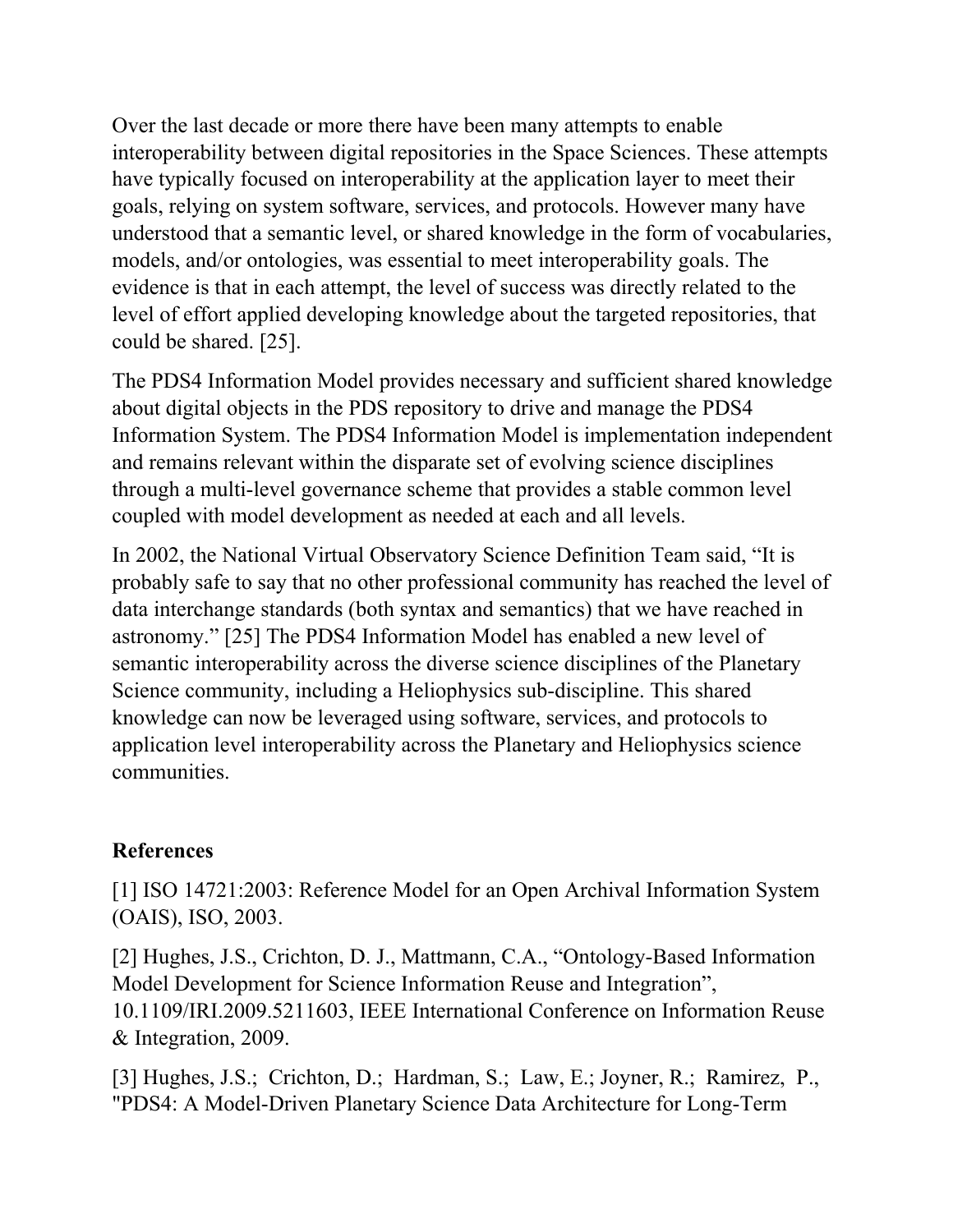Preservation", Data Engineering Workshops (ICDEW), 2014 IEEE 30th International Conference on, vol., no., pp.134,141, March 31 2014-April 4 2014.

[4] PDS4 Information Model Specification, PDS4 Information Model Specification Team, Version 1.7.0.0, Sep 28, 2016, https://pds.jpl.nasa.gov/pds4/doc/im/current/index\_1700.html.

[5] Erard, S., Cecconi, B., et. al., The EPN-TAP protocol for the Planetary Science Virtual Observatory, arXiv:1407.5738 [astro-ph.IM], 2014.

[6] Erard, S., Cecconi, B., et. al., VESPA: Developing the Planetary Science Virtual Observatory in H2020, EPSC Abstracts, Vol. 10, EPSC2015-270, European Planetary Science Congress 2015.

[7] Arvidson, R.A., et al., Issues and Recommendations Associated with Distributed Computation and Data Management Systems for the Space Sciences, National Academy Press, 1986.

[8] Hughes, J.S., McMahon, The Planetary Data System Distributed Inventory System - An Experimental Interface to a Distributed Scientific Digital Library.

[9] Hanisch, Robert J., Distributed Data Systems and Services for Astronomy and the Space Sciences, Space Telescope Science Institute Baltimore, MD ADASS '99, Kohala Coast, Hawaii, 3-6 October 1999.

[10] Hanisch, Robert J., ISAIA: Interoperable Systems for Archival Information Access, NASA Technical Reports Service (NTRS), Sep 23, 2002.

[11] M. Uschold and Gruninger. M., "Ontologies and Semantics for Seamless Connectivity," SIGMOD Record, vol. 33, 2004.

[12] Hughes, J.S., Crichton, D., Simpson, R., Gordon, M., Joyner, R., Raugh, A., Guinness, E., Martin, M., The PDS4 Information Model Design Principles - How Well Did They Work?, Proceedings for the 2015 PV Conference, 3-5 November 2015, Darmstadt, Germany.

[13] Crichton, D., Hughes, J.S., Sean Hardman, S., Law, E., Beebe, R., Morgan, T., Grayzeck, E., "Scalable Planetary Science Information Architecture for Big Science Data", 2014 IEEE 10th International Conference on e-Science, Volume 2, 20-24 October 2014.

[14] Organization for the Advancement of Structured Information Standards, "OASIS/ebXML Registry Information Model V3.0", 2005.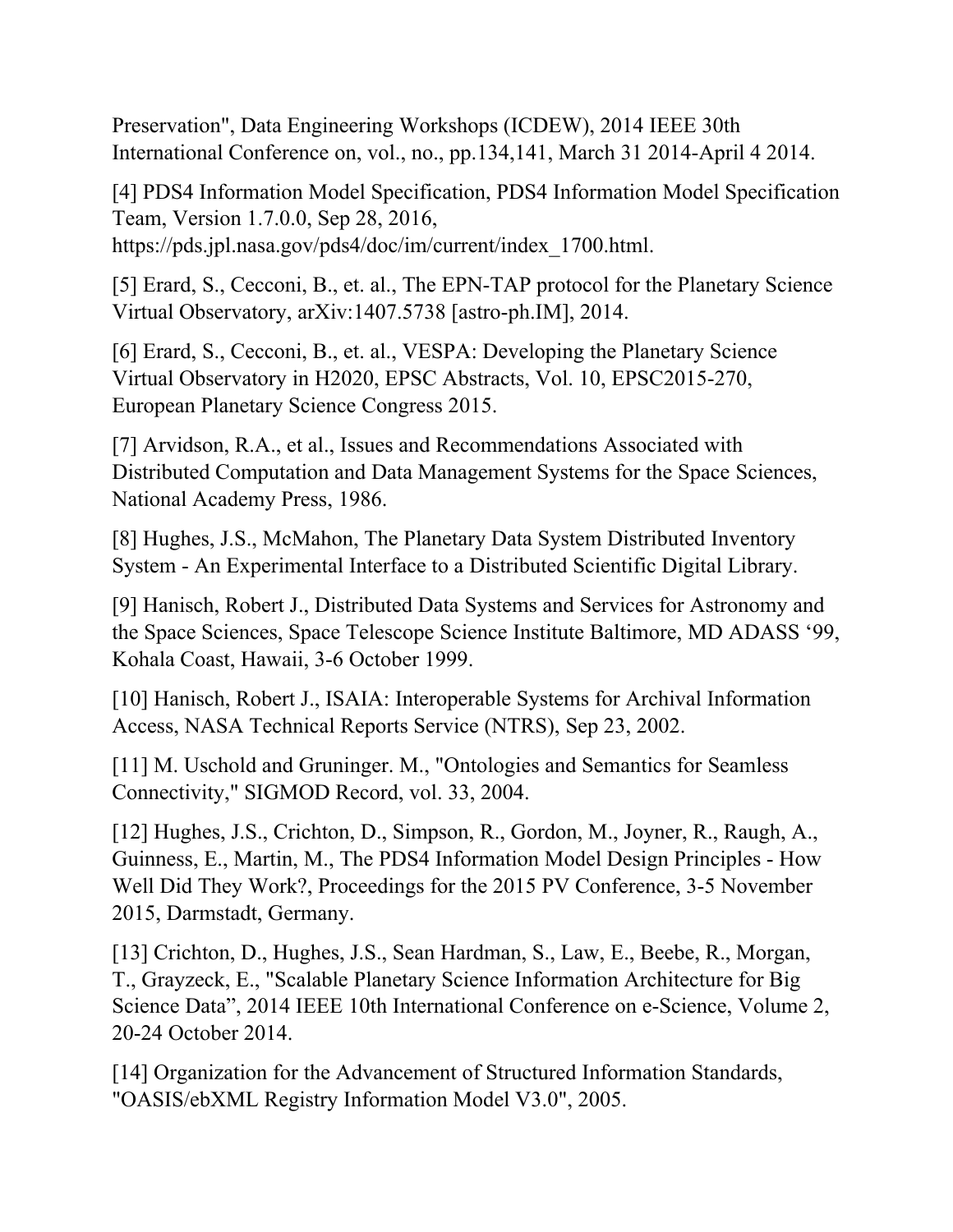[15] ISO/IEC 11179: Information Technology -- Metadata registries (MDR), ISO/IEC, 2008.

[16] Zachman, J. A., "A framework for information systems architecture," IBM Syst. J., vol. 26, pp. 276-292, 1987.

[17] Raugh, A. C., and Hughes, J. S. (2015) An Overview of PDS4 Archival File Format, Astronomical Data Analysis Software and Systems XXIV (ADASS XXIV), Proceedings of a conference held 5-9 October 2014 at Calgary, Alberta Canada. Edited by A. R. Taylor and E. Rosolowsky. San Francisco: Astronomical Society of the Pacific, 2015, p.551.

[18] XML Schema Part 1: Structures Second Edition, W3C Recommendation, 28 October 2004.

[19] XML Schema Part 2: Datatypes Second Edition, W3C Recommendation, 28 October 2004.

[20] ISO/IEC 19757-3 Information technology -- Document Schema Definition Languages (DSDL) -- Part 3: Rule-based validation -- Schematron

[21] Extensible Markup Language (XML) 1.0 (Fifth Edition), W3C Recommendation, 26 November 2008.

[22] Content Standard for Digital Geospatial Metadata, Metadata Ad Hoc Working Group, Federal Geographic Data Committee, FGDC-STD-001-1998, https://www.fgdc.gov/standards/projects/metadata/base-metadata/v2\_0698.pdf.

[23] Hughes J.S., R. Beebe, D. Crichton, E. Grayzeck, L. Huber, L. Neakrase (2012) The Release of the PDS4 Data Standards for First Use by a Planetary Mission, 39th COSPAR Scientific Assembly, Abstract PSB.1-18-12, p. 782.

[24] Lee, Y. T. (1999). "Information modeling from design to implementation" National Institute of Standards and Technology.

[25] NVO Science Definition Team, "Towards the National Virtual Observatory", A Report Prepared by the National Virtual Observatory Science Definition Team, 2002.

[26] W3C RDF/XML Syntax Specification (Revised), W3C Recommendation, 10 February 2004.